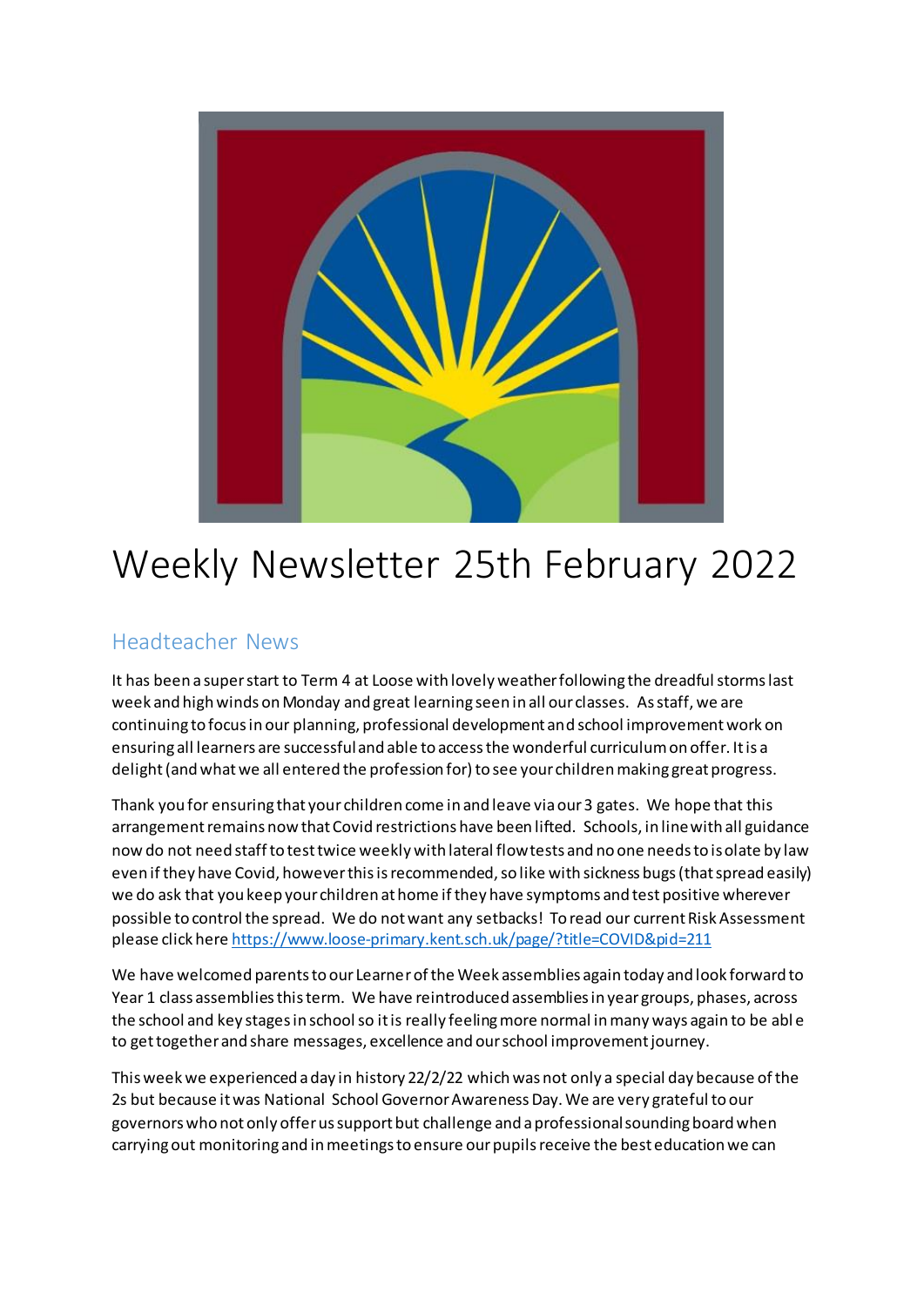offer them. Click here to find out more about our governors at Loose [https://www.loose](https://www.loose-primary.kent.sch.uk/page/?title=Governance&pid=39)[primary.kent.sch.uk/page/?title=Governance&pid=39](https://www.loose-primary.kent.sch.uk/page/?title=Governance&pid=39)

The date 22/2/22 is not only a palindrome but an ambigram too and can be read from left to right, right to left and upside down!

#### *World Book Day – 3rd March (Next Thursday!)*

This year we have again decided to host a vocabulary parade for World Book day as just one of the special things planned to celebrate the importance of reading and a love of books! We will celebrate by dressing up as the definition of a word! Have a little search of 'Vocabulary parade' and see what inspiration you come across!

#### *Admissions*

We are delighted that over 100 families have applied for a Reception place at Loose as their first choice this year. The total choices were again over 200 and show the popularity of our amazing school.

Have a great weekend

Sarah Holman



# *Important* - Move from Scopay to School Money

From term 5 we will be moving our parent payment system across from SCOPAY to School Money. School Money is part of Teachers2Parents which we currently use for emails, text messages and parents evening bookings. This should make it easier for parents as you can find it all on the one App on your phones/iPads etc.

We will be using School Money for all extended services payments & bookings, trips, extra-curricular clubs, charity days etc. For the time being however, dinner money will remain on ParentPay.

As SCOPAY will be shut down at the end of this term, ALL outstanding payments must be cleared by the 1st April for extended services (including any Easter Holiday Play Scheme bookings), any extra – curricular clubs your child is doing this term (such as singing, hockey etc) and the Year 6 Trip (The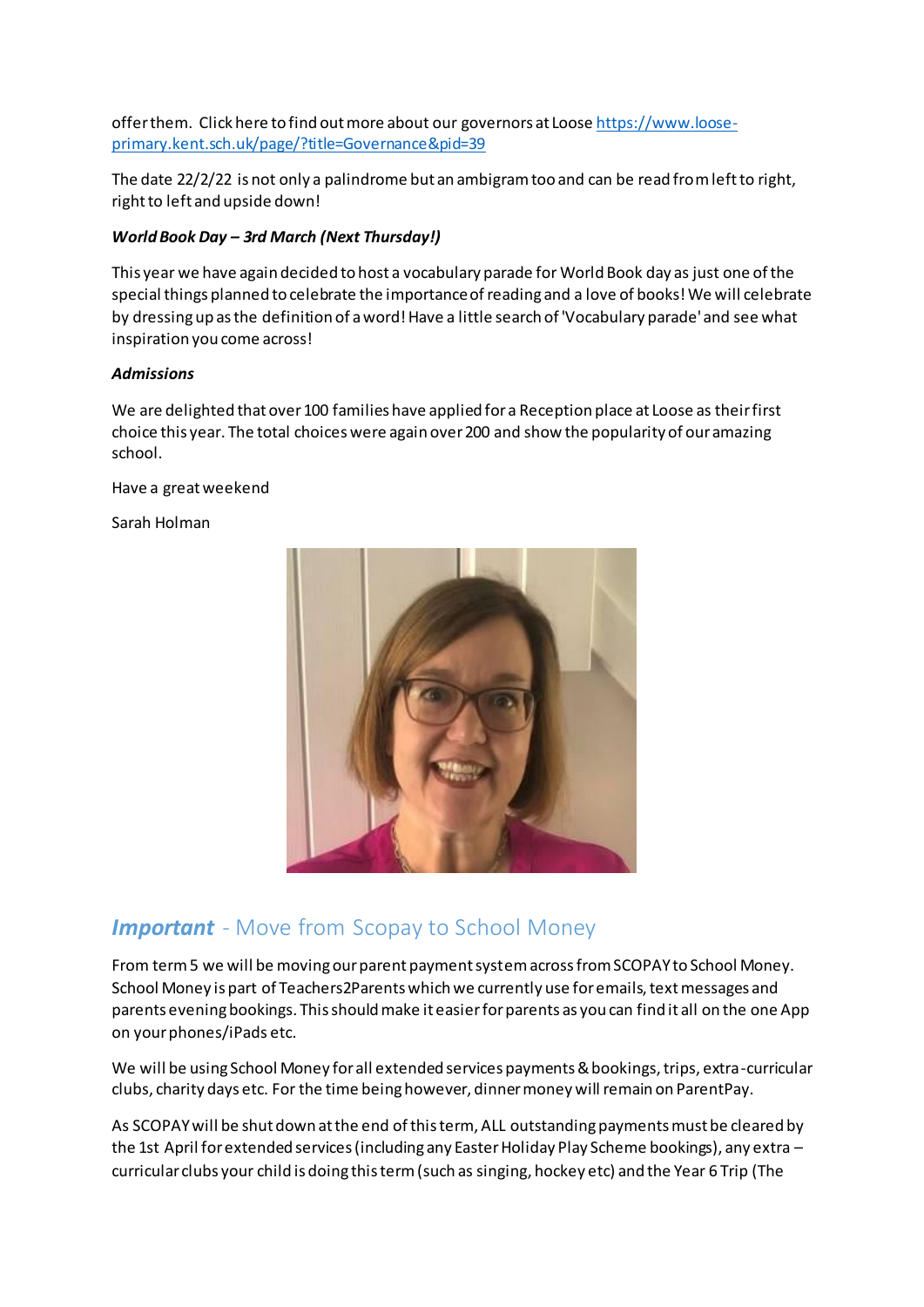deadline for the last instalment for this is March). Any credits on the SCOPAY system will be transferred over to the new system.

Later this term we will be emailing out a link for you all to set your School Money Accounts and giving you more information.

## Assistant Headteacher News

Hello everyone, Mr Farley here this week.

It's been wonderful seeing children coming into school so energetically this week and telling their teachers what they've done during their time off.

This term we are focusing on our high expectations of behaviour and uniform. Children are moving around school really well and understand our expectations. We're closely monitoring uniform and children are looking smart and wearing the correct uniform on the whole. Please check the uniform policy on our websit[e here](https://www.loose-primary.kent.sch.uk/page/?title=Uniform&pid=33) if you have any doubts, particularly regarding shoes as some girls are beginning to wear ankle boots into school which we don't allow. Have a great weekend.



#### *Term 4*

- 01 Mar Secondary School Offer Day emails to parents from 4pm
- 01 & 03 Turquoise Class Parents Evening
- 02 Mar School Council trip to the Houses of Parliament
- 03 Mar World Book Day see letter sent to parents
- 08 Mar Diamond Class Assembly
- 08 & 09 Mar Year R vision & height/weight and Year 6 height & weight
- 08 Mar Wild Child Information Evening for Year 6 parents Orchard Hall 6.00-6.45pm
- 11 Mar KS1 SATs Information Meeting for Year 2 parents -Orchard Hall 2.45-3.15pm
- 14-18 Mar British Science Week
- 15 Mar Sapphire Class Assembly
- 18 Mar Comic Relief more info to follow
- 18 Mar Parent Council Meeting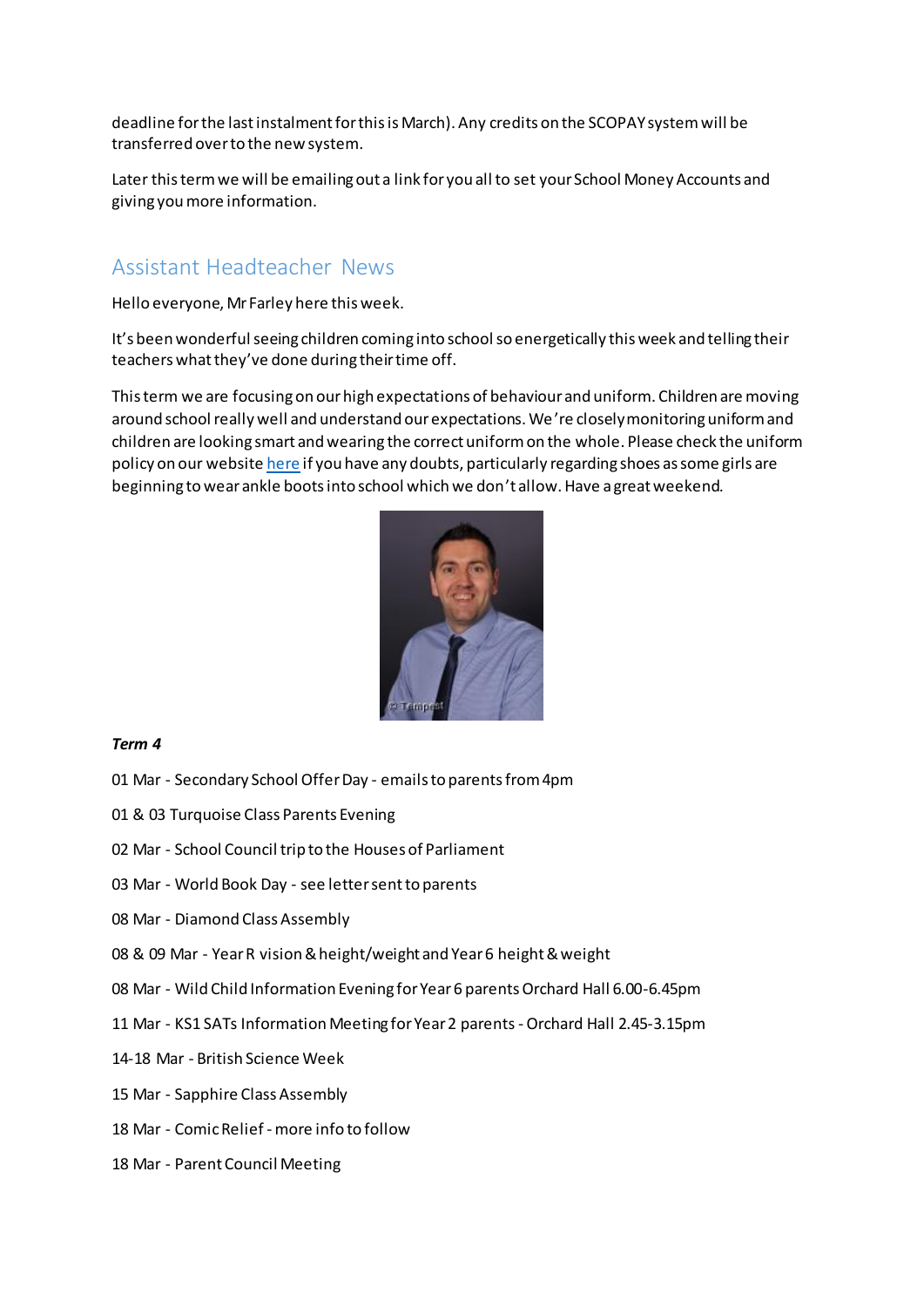22 Mar - Moonstone Class Assembly

23 & 24 Mar - Loose Gets Lively Performances Cornwallis Academy

01 Apr - Easter Church Services

01 Apr - Open Afternoon - chance to speak to your child's class teacher and look at their learning. Children can be signed out from 2pm onwards

01 Apr - Last day of term - children return to school on 19 April 2022



### Learner of the Week

Pearl - Rupert H

Opal - Heath C

Crystal - Emily G

Diamond - Gabriela N

Sapphire - Jack F

Moonstone - Olive H

Tanzanite - Maisie J

Aquamarine - Elise S

Turquoise - Tilly G

Coral - Isaac R

Amber - Murphy B

Jade - Tommy N

Emerald - Isabella L

Onyx - Hannah F

Ruby - Georgia I, Emma M & Millicent L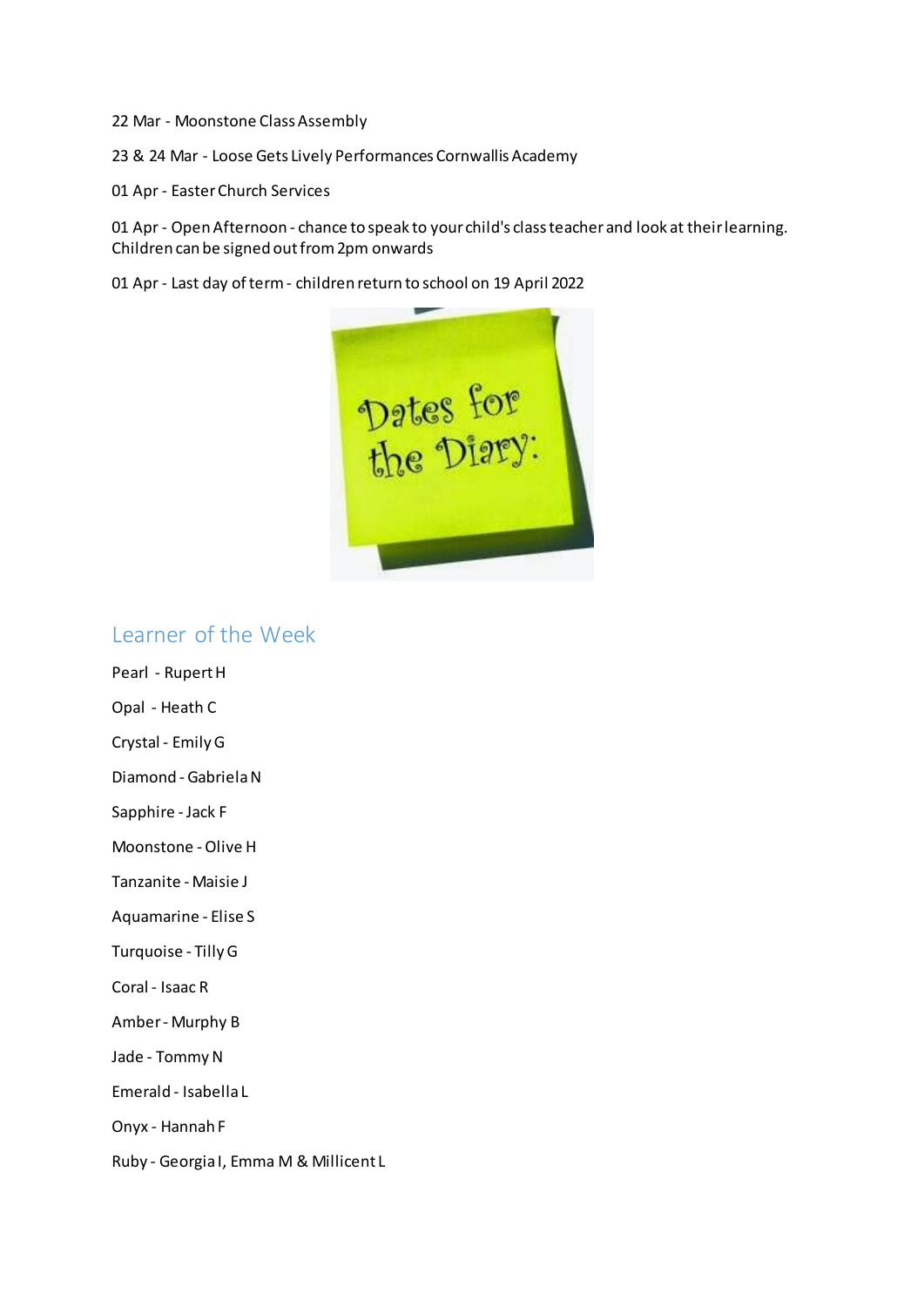Topaz - Freddie G Sunstone - Emily P Amethyst - Ava W Peridot -Alex D Zultanite - Harry A/H Quartz - James D



## Governor Information

Hello there, I am Sean Johnson and a new associate member of the Governing Body at Loose Primary School. I have had the privilege of working here at Loose for 6 years now and have occupied multiple roles within the school which really helps give me a holistic understanding of the school and how each cog of the machine works.

I began working at Loose in the after-school club whilst also working at a PRU (Pupil Referral Unit) in Maidstone and since then have gone on to be a Teaching Assistant, a Trainee Teacher, Teacher, Assistant Headteacher and finally Deputy Headteacher. I have loved each of the roles I have filled here at Loose and the experiences I have had. My ultimate aim is to ensure that quality of education here at Loose for all of our children is the very best that it can be. I have a passion for curriculum development and ensuring we are delivering a well sequenced and knowledge-rich curriculum for all children.

Outside of school, I am an active person and struggle to stay still for more than 5 minutes! So I spend large majority of my weekends outside walking with my family or attempting some DIY at home. I have two daughters who keep me very busy and one who keeps me awake at night so if I ever look a little tired it has probably been a difficult night!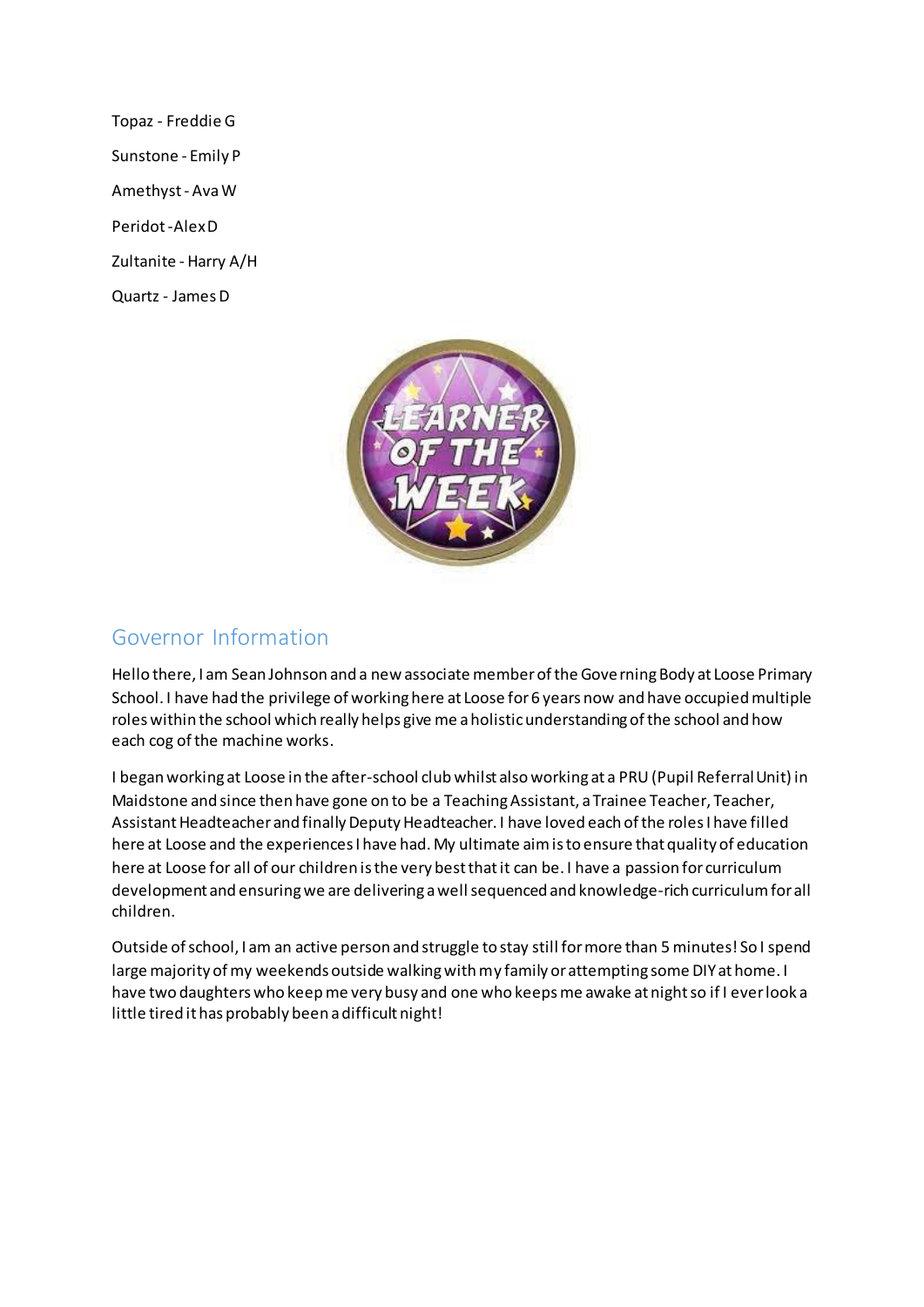

# Dangerous Parking

The following vehicles are regularly parking on the double yellow lines at the end of Anglesey Avenue at the end of the day. This is dangerous and extremely inconsiderate. We have passed the photos onto the PCSO and asked him to come and do regular patrols.

#### *LV62 EGU - Silver Peugeot*

*J333 BAH - Yellow Jeep*

*KF15 XXS - Silver Mazda*

*KY59 FRD - Grey/blue Honda*

# PTA Events & Dates

#### **PTA March Meeting**

You are all invited and welcome to join our next meeting on **Thursday 10th March, 8pm** at the Chequers pub, Loose village. Come to listen, find out more, chip in or add ideas etc. We would love to see you there.

#### **Spring Raffle**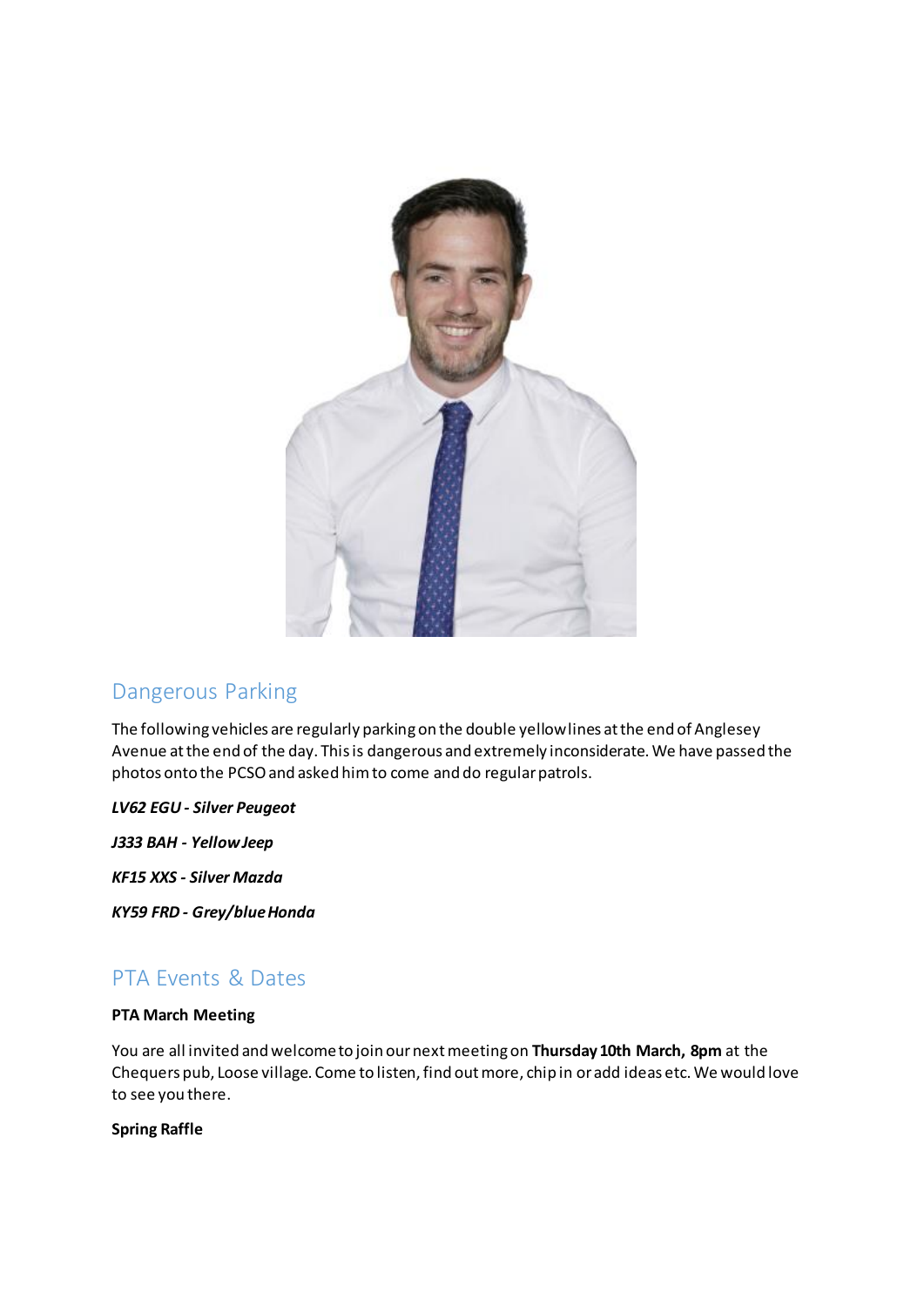Thank you so much to the offers and donations we have received many from local business and parents from school. We have some great prizes lined up so look out for an email soon on how to purchase tickets. Prizes include personalised gifts, paintings, hand made crafts, a mini fish tank, an over night stay, chocolate bouquet, photo shoots, manicures, hampers and lots more!

#### **Amazon Smile**

We have had an Amazon Smile donation of a whopping £89.48! This represents purchases for October, November and December made by our 64 supporters. If only we had 200 supporters....

#### **Loose Primary School Running Club**

Community run next date - Sunday 27th February 2022, £1 to join in, 5km distance but can go longer or shorter! All abilities welcome. Meet at the Anglesey Avenue bus stop, 8am or outside school 9am for a slightly later start!

#### **Late Summer Festival**

Save the Date - Saturday 17th September 2022



## Community News

*Kent Adult Education* have designed free family courses for children and carers to share their learning experience in an exciting interactive learning environment. Find out more by visiting the Kent Adult Education website below <u>loom.ly/UuZ\_Qdg</u>

*The Heroes Academy Holiday Club* (All Saints' Loose) is open for bookings. On Tuesday 12th, Wednesday 13th and Thursday 14th April, 9.30am-3pm, we are calling all Heroes in years R to 6 to come and join in a massive amount of fun with craft, games, competitions, challenges and songs as we find out who the greatest Superhero of all time is. Places are limited so book now. To secure your place please complete the [Online Heroes Academy Registration Form Click Here](https://forms.gle/t2ixnaLmjuK6GwHy7) . Any further queries please emai[l michelle.wright@allsaintsloose.org.uk](mailto:michelle.wright@allsaintsloose.org.uk) "

*R. B. Youth Football Development* have launched their new site in Maidstone at the YMCA on Cripple Street. They are running bespoke F.A. youth football training for primary and secondary school students ages 6-14yrs on Saturday mornings. They welcome beginner to elite level players, including players who are in official teams, and provide bespoke training and development. They are offering parents of Loose school a free taster session for their child and a further 35% off if they sign